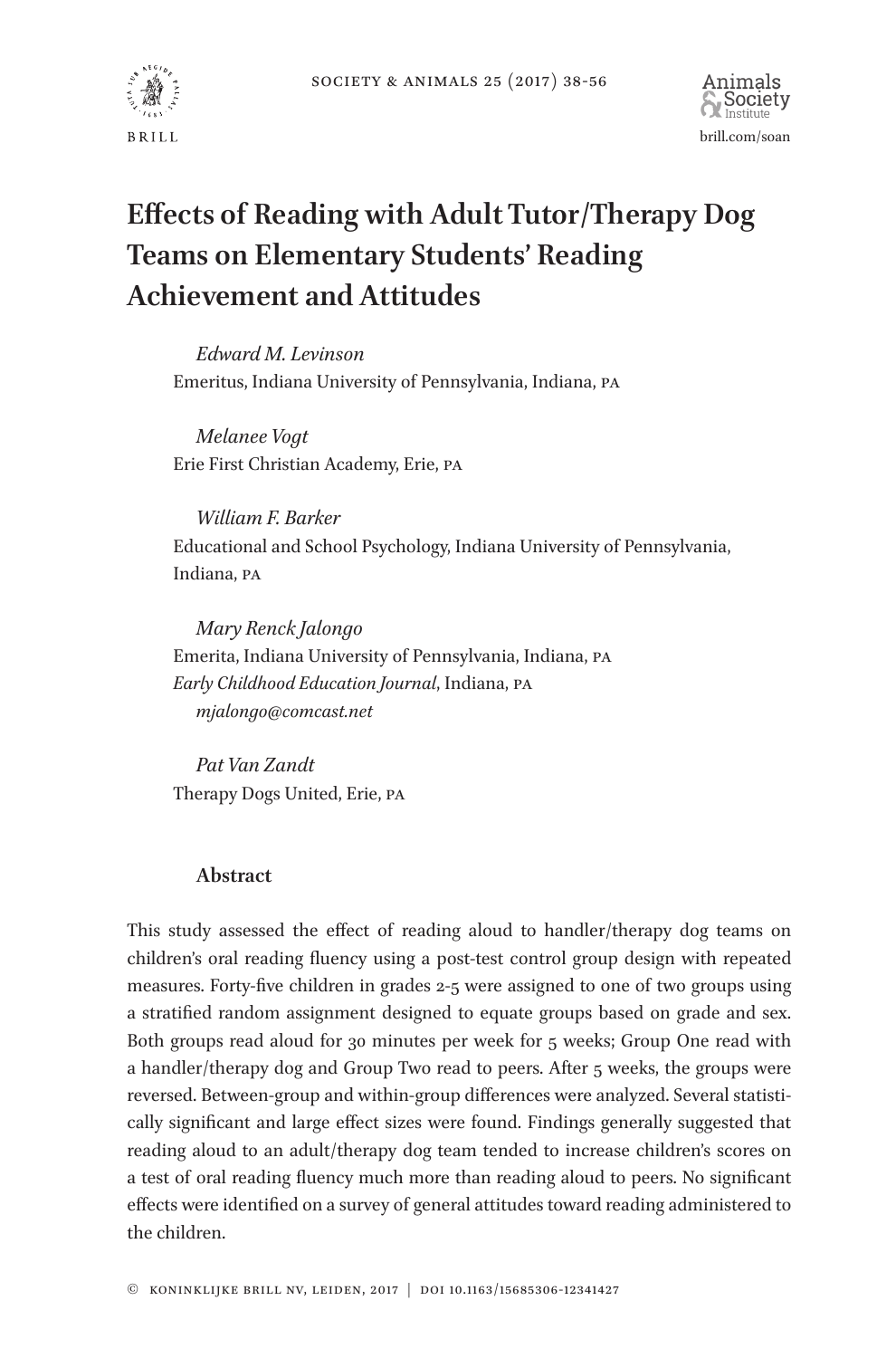#### **Keywords**

animal-assisted activities – elementary school children – literacy tutors – therapy dogs – oral reading fluency

## **Read/Dog Programs as an Educational Intervention**

A therapy dog is a calm, nonaggressive, obedient, well-groomed canine who has been trained to interact in behaviorally healthy ways with people and other dogs in a variety of educational and health-care settings. The goal of human interaction with these dogs is to provide the positive neurophysiological effects that have been documented in the research (Barker, Rogers, Turner, Karpf, & Suthers-McCabe, 2003; Barker & Wolen, 2008). These effects include reductions in the outward signs of stress (e.g., increased heart rate, blood pressure, perspiration) (Cacioppo & Patrick, 2008).

There is also some indication that positive human/dog interactions have reciprocal hormonal effects. When a bonded human/dog dyad interacts, it tends to elevate positive mood—a finding that has been attributed to increases in the production of the "feel good" hormone, oxytocin (Miller et al., 2009; Nagasawa Kikusui, Onaka, & Ohta, 2009; Olmert, 2013). For dogs—even those at a public shelter—there is some evidence that the stress hormone, cortisol, can be reduced through positive interactions with a human (Hennessy et al., 1998). These data are inconclusive, however, and have not, to the best of our knowledge, been replicated with therapy dogs.

Most therapy dogs have passed the American Kennel Club's Canine Good Citizen test and the dog/handler team also passed a more advanced test. These dog handler/therapy dog teams are then registered and insured with organizations such as Pet Partners, Therapy Dogs International, Inc., Alliance of Therapy Dogs or Therapy Dogs United. Some well-known, international volunteer programs that focus on supporting children's reading through canineassisted therapy are the Intermountain Therapy Animals' Reading Education Assistance Dogs (R.E.A.D.) Program, affiliated with Pet Partners (Klotz, 2013); Tail Waggin' Tutors of Therapy Dogs International, Inc. (www.tdi-therapydogs. org); and Reading with Rover (www.readingwithrover.com). Without a doubt, these programs demand major time and resource commitments from the volunteers, collaboration with teachers and administrators, permission from families, and modifications to the usual school routines (Jalongo, 2005). In consideration of this, the documented benefits of "read/dog" programs need to go beyond enthusiasm for the intervention. The field needs to accumulate evidence that a particular program improves the reading skills of children beyond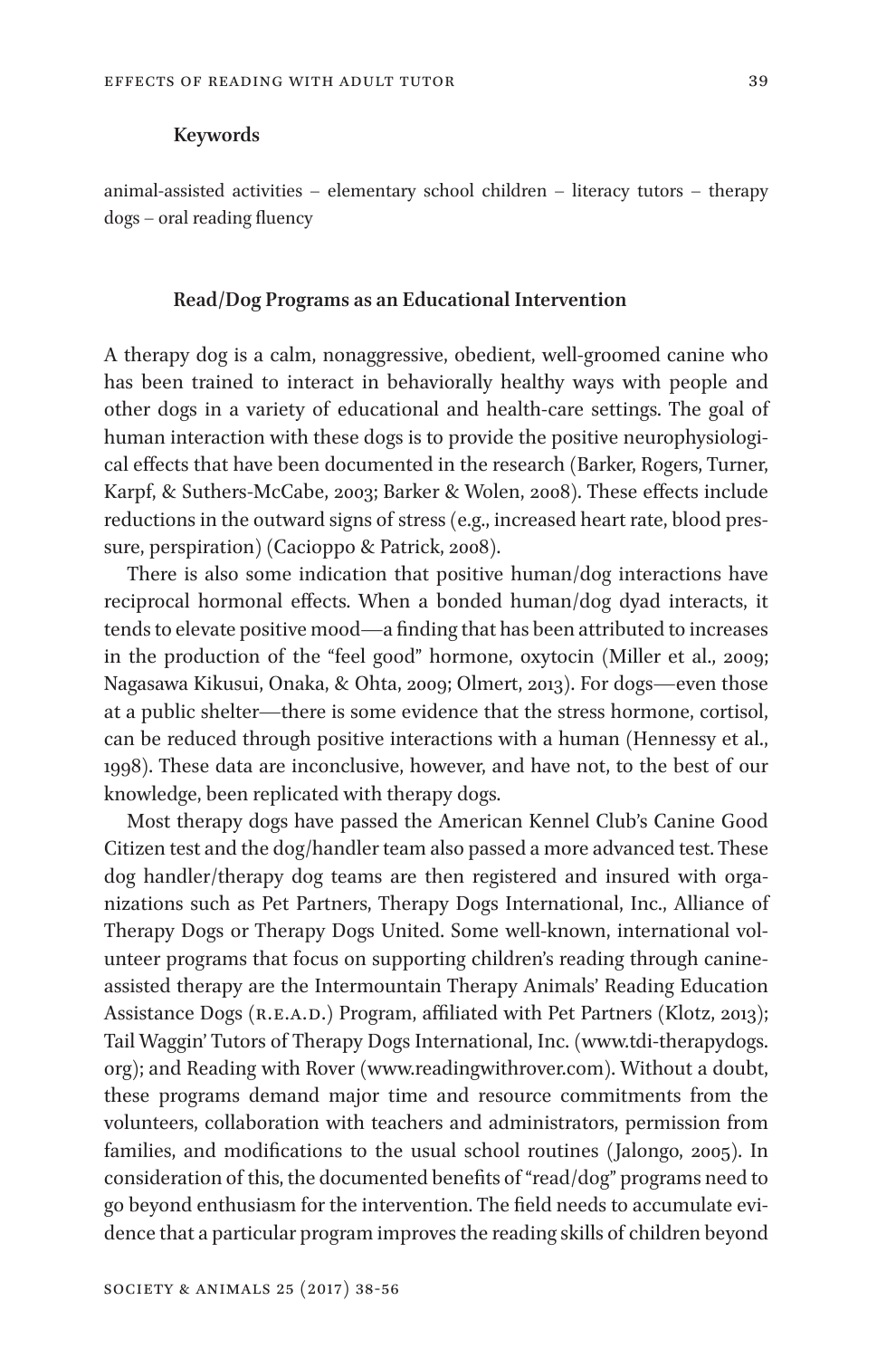what might be expected to occur during the normal process of maturation and beyond the gains children could make from reading silently, with a peer, or with an adult volunteer only.

Researchers have suggested that therapy dogs have a positive effect on children's reading because they increase motivation and interest, are nonjudgmental, improve attention and focus, and reduce stress (Lane & Zavada, 2013). There is some qualitative case study support for such interventions (Bassette & Taber-Doughty, 2013; Friesen, 2010, 2013) as well as self-report and pretest/ post-test intact group evidence (Newling, 2003; Shaw, 2013). Empirical research investigating the efficacy of these programs is just beginning to emerge.

For example, a study of the All Ears Reading Program conducted at the Veterinary School at the University of California-Davis demonstrated that public school children who read aloud with an adult handler/dog team improved their reading skills by 12 percent when compared to children who read with an adult only; in a subsequent study involving homeschooled children, the children improved their reading skills by 30 percent when reading with therapy dogs (Paddock, 2010). A study conducted at Tufts University reported that children who read to therapy dogs over the summer did not experience the decline in reading skills that frequently occurs over the summer months (see Skibbe, Grimm, Bowles, & Morrison, 2012), while a control group of students who read to a human volunteer only experienced the typical "summer setback" (Lenihan, McCobb, Freeman, & Diurba, 2011).

The purpose of this study was to investigate the effects of reading aloud with a handler/dog team on students' oral reading fluency and attitudes toward reading in one elementary school. The article begins with a brief description of effective reading instruction in the United States and the persistent reading difficulties of young children; next, it moves into motivation and interest, the theoretical base for the research; and finally, it describes the setting, participants, methods, results, and implications of the research.

#### **Background**

Expectations for the general population's literacy with print have increased dramatically throughout history (Binder & Kotsopoulos, 2012; Leu, O'Byrne, Zawilinski, McVerry, & Everett-Cacopardo, 2009). To illustrate, during the Middle Ages, an adult male's ability to sign his own name—or even to "make his mark" by writing an X—was accepted as an indicator of literacy (Newman & Beverstock, 1990). Today, much more than this is expected in first grade.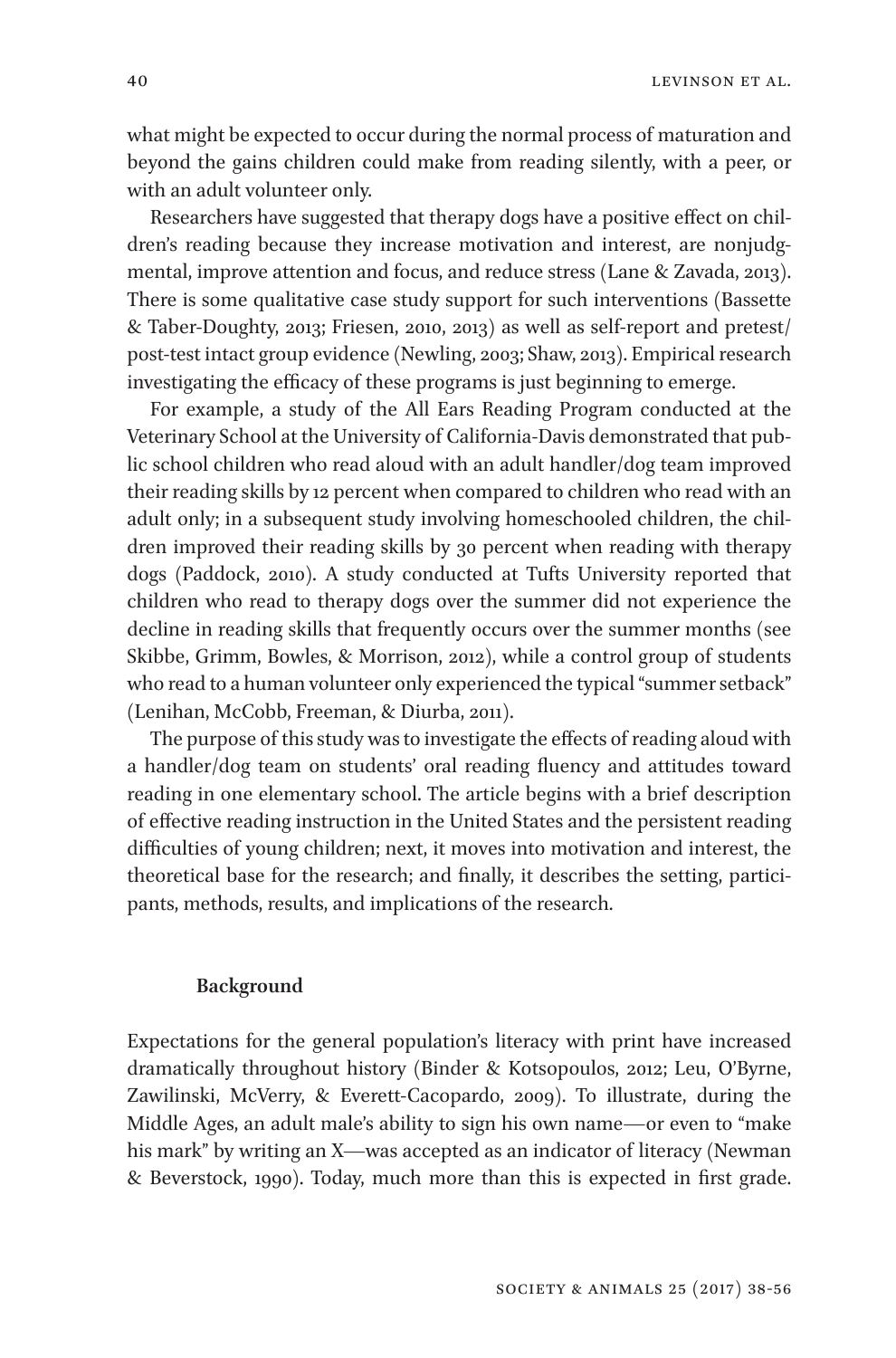The Common Core State Standards (CCSS) that set the literacy benchmarks for students illustrate this point (Porter, McMaken, Hwang, & Yang, 2011). For example, one CCSS benchmark for first graders is that they can "Demonstrate command of the conventions of standard English grammar and usage when writing or speaking," something that many contemporary English-speaking adults throughout the world have not yet mastered.

Given these early and high expectations for literacy, the pressure is on for larger numbers of young children to reach unprecedented levels of proficiency in reading. Yet studies suggest that a child in a typical classroom does not amass the practice necessary to become a confident, fluent reader (Conderman & Strobel, 2008). Nationally, approximately one-third of all students—particularly those with attentional difficulties, those who are learning English, those with limited access to suitable reading materials, and those without support systems for practicing reading at home—fall behind peers in reading (Allington & Walmsley, 2007; Annie E. Casey Foundation, 2011). The reading achievement performance of these children is categorized as "below basic" and it is a pressing, national concern (National Assessment of Educational Progress, 2013).

In a typical classroom of twenty-something students, it is unlikely that a child would get more than a few moments of individualized, guided practice with an adult listening to him or her read aloud. Even when the total time allocated to all opportunities to read during school hours is calculated, the average is 12 minutes per day (Hiebert & Reutzel, 2010). Therefore, interventions that supply individualized practice in a cost-effective fashion that engages students are necessary.

Learning to read is a high-level conceptual task for a number of reasons. First of all, it requires the efficient orchestration of a wide array of skill sets related to a language's phonology (sound system), syntax (symbols and structure), semantics (meaning system), and pragmatics (ways language is used to establish and maintain social interaction). Reading aloud can be a particularly daunting task for a reader (Fuchs, Fuchs, Hosp, & Jenkins, 2001). The requirements for oral reading—to name just a few—are that the child (1) quickly access background knowledge, (2) rapidly name commonly used words, (3) anticipate "what comes next" in the passage, (4) read with expression, (5) pause appropriately for punctuation, (6) pronounce unfamiliar words correctly, (7) self-monitor comprehension, (8) correct mistakes on the fly, (9) read with fluency, and (10) cope with concerns about peer ridicule.

As expectations for more independent reading of complex, content-area materials escalate during the intermediate grades, children who struggle with reading can become increasingly overwhelmed, frustrated, and defeated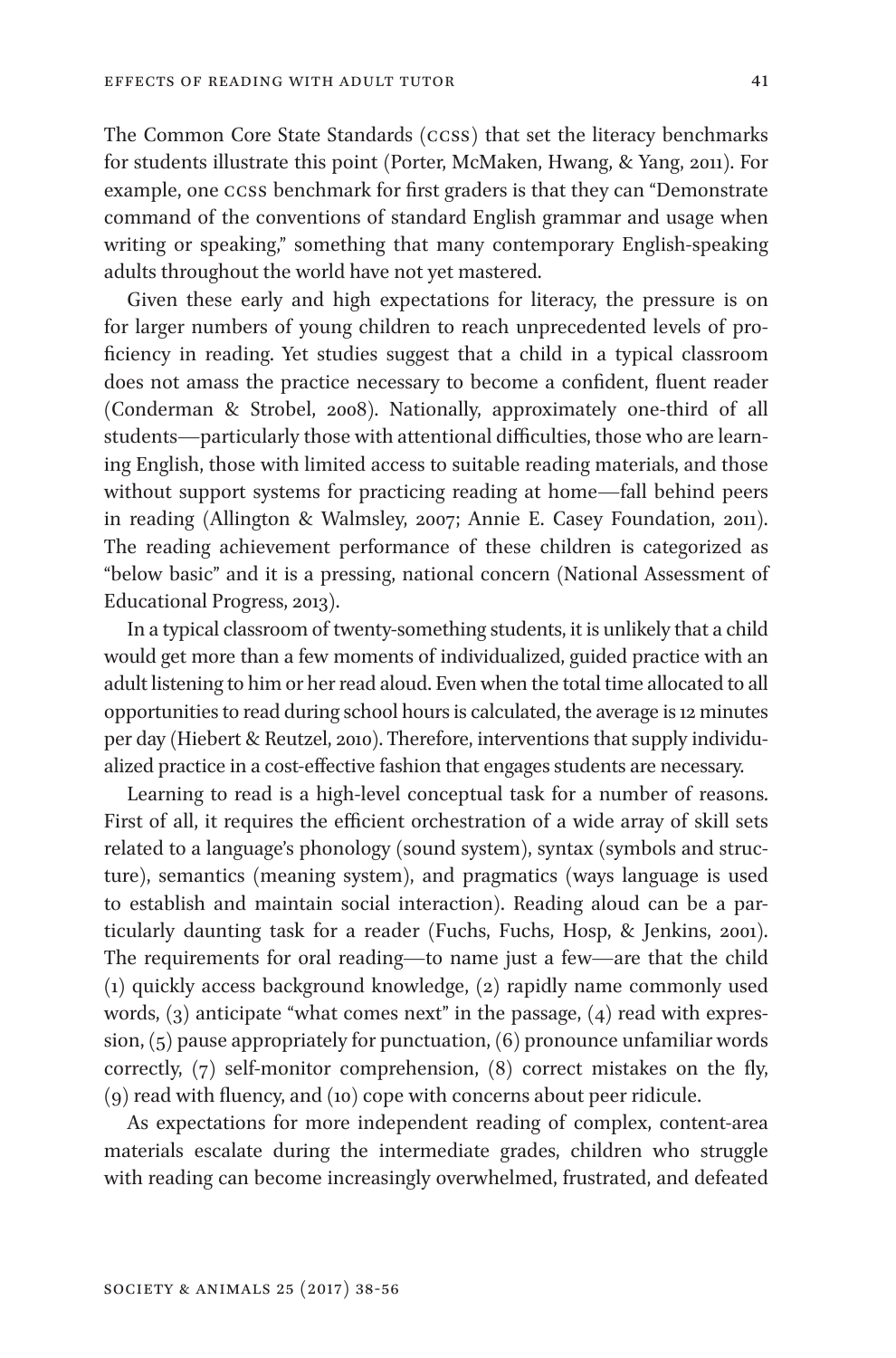(Vacca, Vacca, & Mraz, 2010). In extreme instances, children may even develop an array of anxieties associated with reading aloud in front of peers and teachers (Jalongo & Hirsh, 2010). Given this backdrop, the most common situation confronting teachers is that many students in a typical elementary classroom will not be motivated to complete various literacy activities, while more students still will be reluctant to read aloud. Student motivation may well be one of the most critical learning issues of the 21st Century (Hidi & Harackiewicz, 2000). The pressure on teachers to accelerate children's reading achievement may result in drilling basic skills that exacerbates the problem because, as a new monograph from the American Psychological Association reports, "Rote repetition —simply repeating a task —will not automatically improve performance. Effective practice is deliberate. It involves attention, rehearsal, and repetition and leads to new knowledge or skills" (Brabeck & Jeffrey, 2014, p. 1).

## **Theoretical Framework: Motivation and Situational Interest**

There is an extensive body of research on the role that motivation plays in learning to read (Guthrie, 2011; Guthrie et al., 2006; Hidi, 2010). Motivation affects not only the willingness to initiate and persist at an activity, but also the level of engagement in the activity and the enjoyment derived from it (Jalongo, 2007; Kolencik, 2010). Based on a synthesis of the research, keys to motivation in reading aloud might be conceptualized as the "6 Cs": (1) choice—allowing children to select high-interest materials to increase task persistence; (2) challenge—matching materials to the child's reading level to build confidence; (3) control—giving children control of the book, such as deciding when to turn the page, when to linger over an illustration, or when to stop and talk; (4) collaboration—approaching reading with a "conspiratorial" wecan-do-this attitude from the tutor; (5) comprehension checks—encouraging readers to "recap" and make sense out of what they read and troubleshoot problems with understanding the text; and (6) consequences—demonstrating the positive outcomes of reading, such as having something interesting to talk about, getting useful information, finding answers to questions, and so forth (Aarnoutse & Schellings, 2003; Fawson & Moore, 1999; Naceur & Schiefele, 2005; Turner, 1997).

Of course, interest—defined as "an integration of feelings, motivation, and cognition" (Ainley, 2006, p. 391)—is essential to motivation (Artelt, 2005). When individual interest in a task is absent or insufficient, research supports the practice of building "situational interest" (Flowerday, Schraw, & Stevens,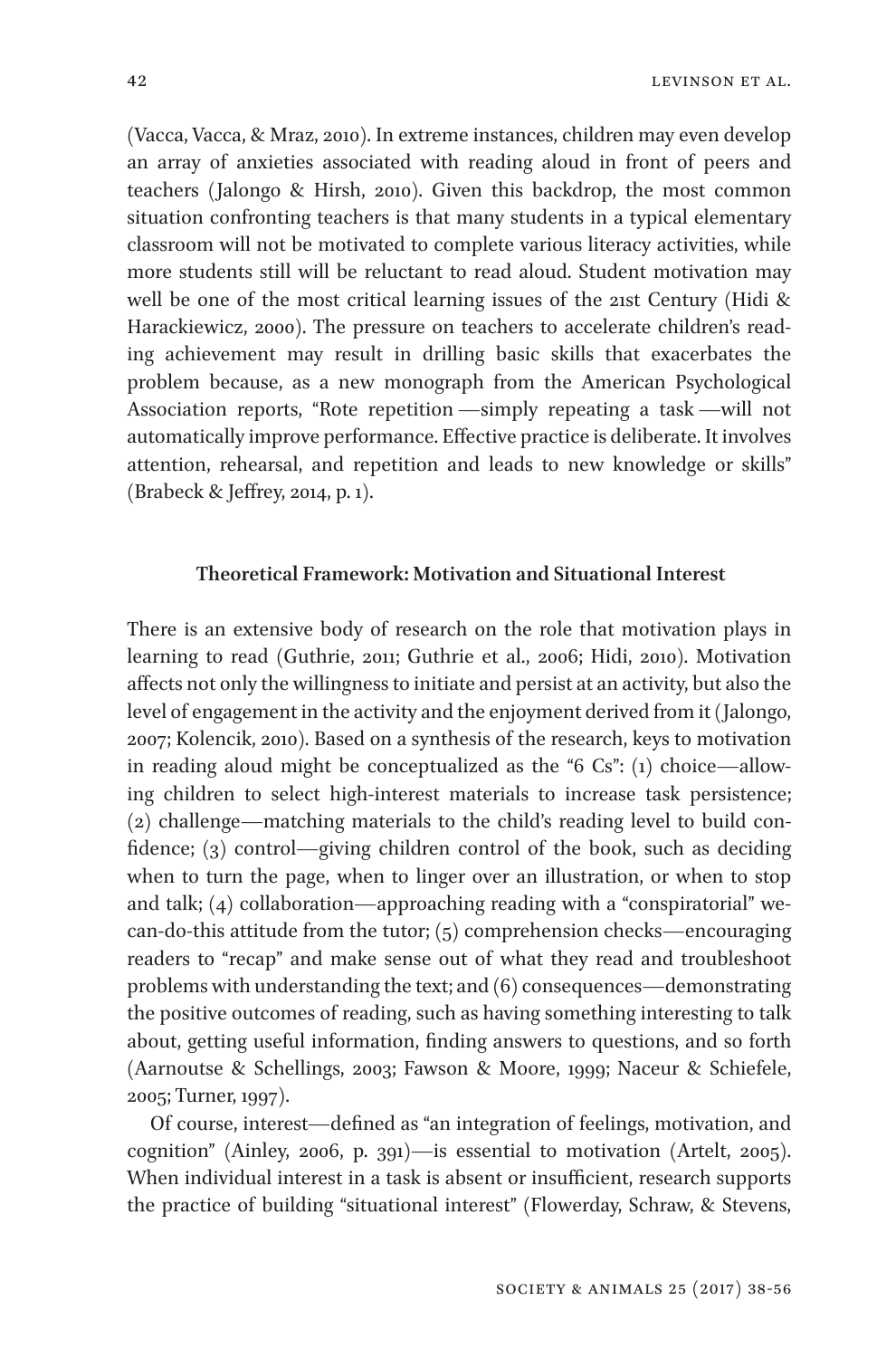2004). Situational interest relies on the novelty effect to make the less-thanappealing task more engaging by linking it with something else that piques the learner's interest (Renninger & Wade, 2001). Effective reading tutoring programs capitalize on situational interest (Ritter, Barnett, Denny, & Albin, 2009).

Volunteer tutors—defined as individuals who do not have professional teaching credentials but focus on supporting children's literacy—can exert a powerful and positive impact on children's reading (Otaiba & Pappamihiel, 2005). Interestingly, it is often the children who struggle the most with reading who make the greatest gains, so individual tutoring is well worth the effort (Pullen, Lane, & Monaghan, 2004; Slavin, Lake, Chambers, Cheung, & Davis, 2009). In a meta-analysis of 21 empirical studies of volunteer tutors and reading, the researchers concluded that "students who work with volunteer tutors are likely to earn higher scores on assessments related to letters and words, oral fluency, and writing as compared to peers who are not tutored" (Ritter, Barnett, Denny, & Albin, 2009, p. 20). Key characteristics of effective tutoring programs identified in the research include (1) appropriate training, mentoring, strategies, and materials for tutors; (2) access and opportunity to a wide variety of reading materials that are matched to readers' skills; (3) attention to each reader's choices, interests, motivation, general self-esteem, and self-confidence as a literacy learner; (4) sufficient time for learners to read with supportive guidance, feedback, and demonstrations from the tutors; and  $(5)$  high expectations for success in a supportive environment (Morrow, Woo, & Radzin, 2000).

Throughout the United States and internationally, programs have been implemented that use certified therapy dogs (to build situational interest) and leveled reading materials (to match books to students' skill levels), and work with children on a consistent basis with a trained literacy tutor (to provide individualized, guided practice reading aloud).

The following describes a 10-week study we conducted investigating the effects of reading aloud with an adult literacy tutor/therapy dog team on elementary students' oral reading fluency and attitudes toward reading.

## **Materials and Methods**

## *Setting and Participants*

The study was conducted at a private, K-12, non-denominational Christian school in Northwest Pennsylvania. A total of 45 students enrolled in grades 2-5 participated in the study. Current enrollment in grades 2-5 at the school consists of 42 Caucasian students, 4 Bi-Racial students, 1 African American student, and 1 Mixed-Race student; 31 females and 17 males are enrolled.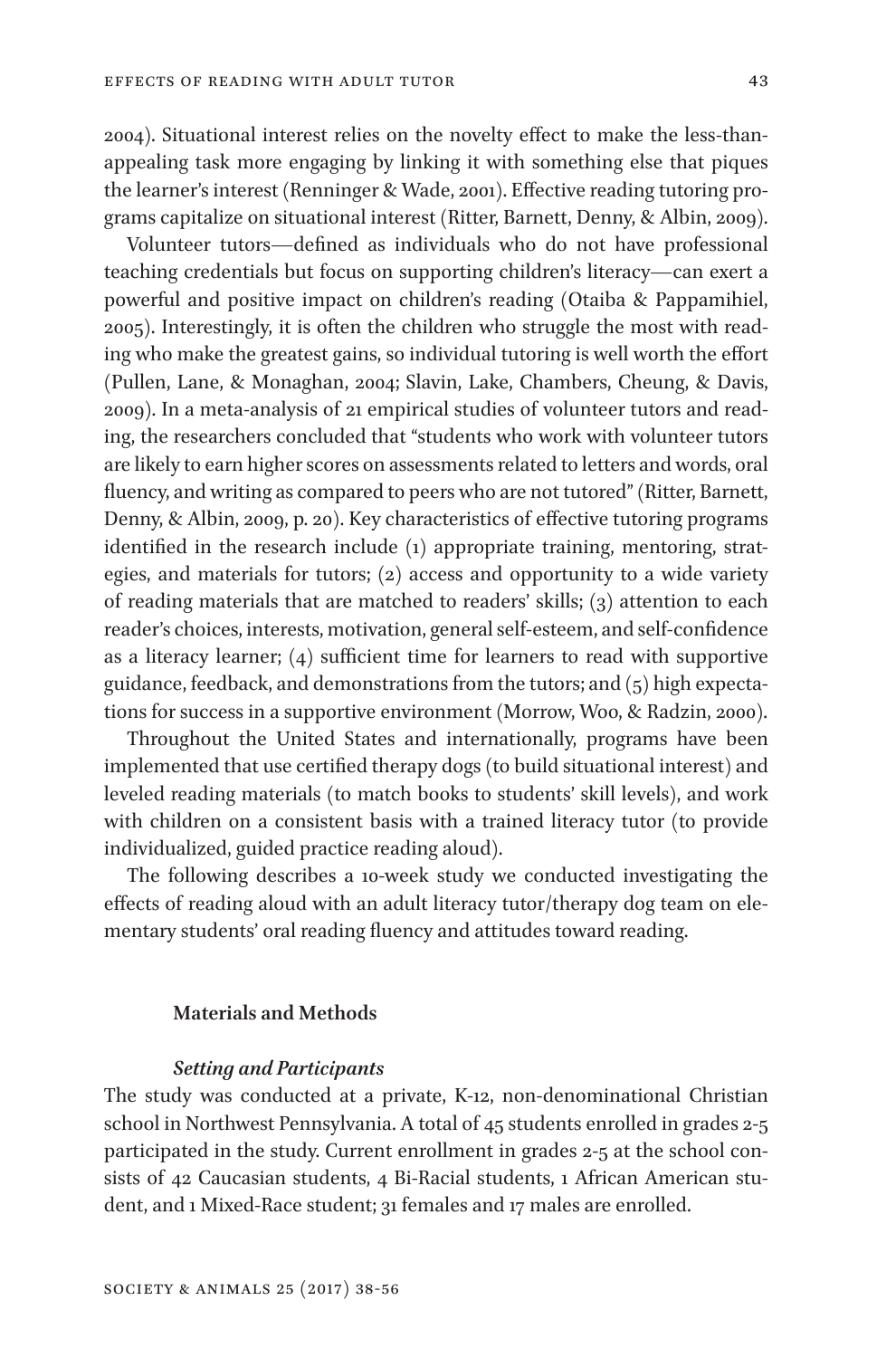#### *Instruments*

Reading achievement was measured by use of curriculum-based measurement procedures. Specifically, oral reading fluency was the metric calculated to measure reading achievement. Years of research has indicated that oral reading fluency provides a good index of overall reading proficiency, including reading comprehension (Shinn, Good, Knutson, Tilly, & Collins, 1992). Attitude toward reading was measured via the Elementary Reading Attitude Survey or ERAS (McKenna & Kear, 1990). Worrell, Roth, and Gabelko (2007) found evidence to support the structural validity of the ERAS that was consistent with preexisting evidence of the instrument's construct validity. Moreover, they reported that the internal consistency reliability evidence associated with the instrument is substantial for a measure of attitudes in an elementary-age population. Although Kazelskis et al. (2004) found ERAS alpha coefficients suggestive of adequate internal consistency across gender, ethnicity, and grade levels, they also found that stability coefficients over a seven-day period were low.

#### *Procedures*

Following submission of a written description of the study, the study was approved by both the superintendent of the school and the executive director of Therapy Dogs United. All students enrolled in grades 2-5 were invited to participate in the study. A letter explaining the purpose of the study and requesting parental permission for children to participate was sent to all of the parents or legal guardians of children enrolled in these grades at the school. All parents of all children (with two exceptions) granted permission for their children to participate.

Next, child assent was obtained and all children consented to participate. We then randomly assigned all participating children to one of two groups. A stratified random assignment procedure (stratifying based on sex and grade level) was used to assign children to groups. This was done in an attempt to control for sex differences at each grade level. One group was then randomly selected to read to dogs twice a week for 15 minutes (30 minutes total per week) for the first five weeks (we call this the Dog-First group). During that time, the other group (we call this the Peer-First group) read to peers for the same amount of time. During the second five weeks, the groups were reversed (e.g., the Dog-First group read to peers and the Peer-First group read to dogs). The ERAS was administered prior to the initiation of the study (Pre), again at the end of week 5 of the study (Mid), and again after the completion of the study at the end of week 10 (Post). Similarly, oral reading fluency data were collected prior to the initiation of the study (Pre), after week five of the study (Mid), and after completion of the study after week 10.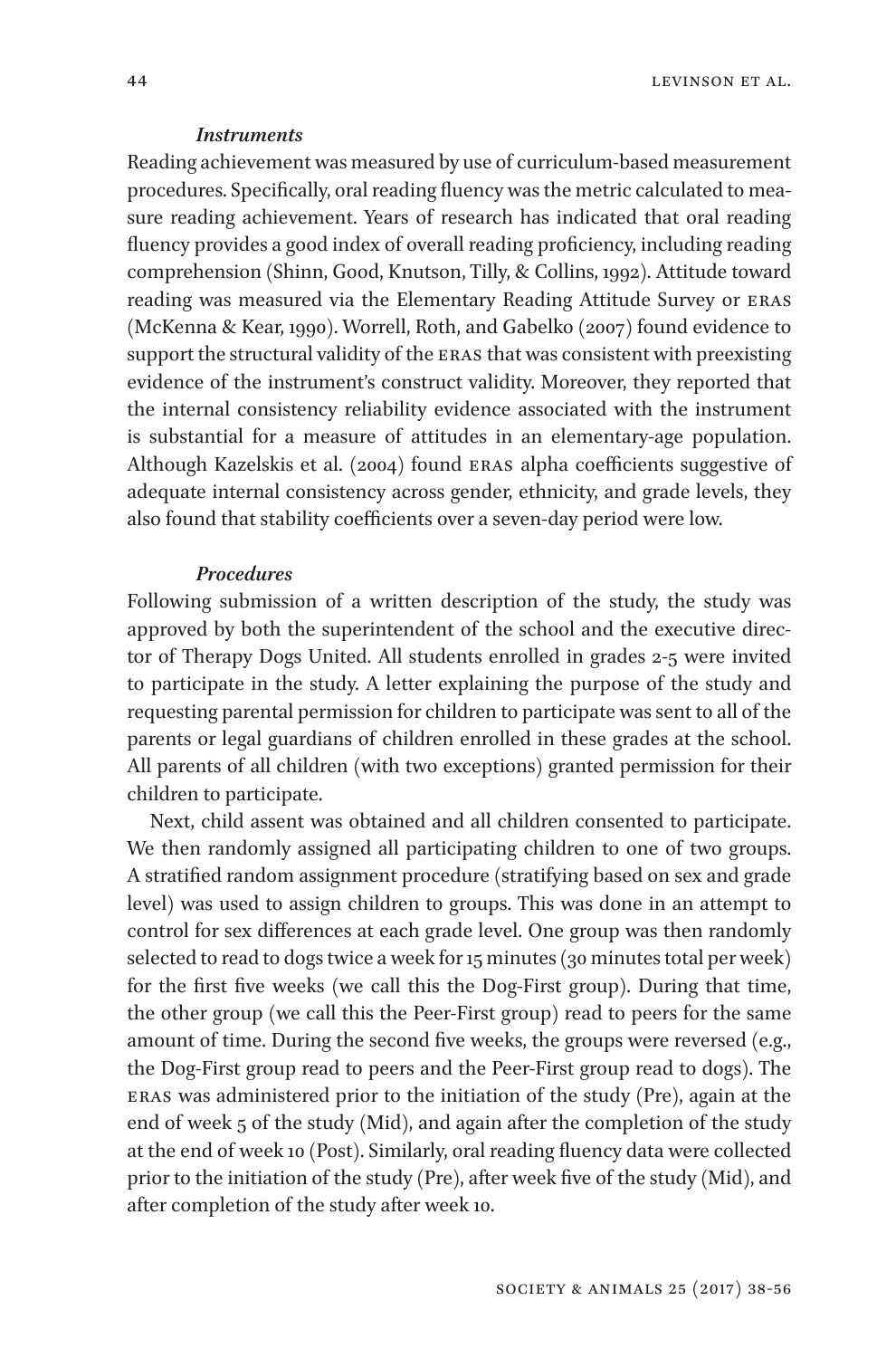The same reading probe/passage was used to collect oral reading fluency data at Pre, Mid, and Post. Additionally, the reading progress of all students was monitored weekly using different probes that were randomly selected each week. Probes were selected from the reading curriculum used in the school: *A Beka Reading* (Beka Books, 1995)*.* This reading program begins teaching intensive, systematic phonics in pre-kindergarten. The material is reinforced in kindergarten, first, and second grades. One important feature of the *A Beka Reading* program is that no matter when a child begins as a student in this school—kindergarten, first, or second grade—the child still receives a complete phonics course in a single year.

The *A Beka Reading* program includes phonics wall charts and flashcards for classroom teaching, a phonics handbook and workbook, and a set of readers for each child. Each child takes a computerized test three times a year to assess her or his individual reading level. Using these reading levels, teachers determined each child's independent reading level. For the purposes of our study, children were allowed to choose a book to read to the handler/dog teams or peers, as long as it was within their identified independent reading level range. Weekly reading assessments/probes were based on grade-level material. Each child read for one minute. Words per minute were noted along with errors made. We used one-minute oral reading fluency probes because they are routinely used in the schools by teachers when monitoring reading progress.

Over the course of the study, one child moved out of the district, so these data were not included in the analysis. Another child who initially chose not to participate later chose to participate. With parent permission, this child participated from that point on, but the data were incomplete and therefore not included in the analysis. When reading to dogs, children sat with the leashed dog and the handler. A total of 3-4 children at a time read individually to a dog. Triads consisting of one handler, one dog, and one child were positioned in the corners of the classroom. Handlers and children typically sat on the floor next to the dogs, although a few handlers or children occasionally sat in chairs. Sessions lasted for 15 minutes and were timed by the handler. Upon entering the room, children selected the dog they wanted to read to, were introduced to the dog by name by the handler, and began reading immediately thereafter as prompted by the handler.

Over the course of the study, some children attempted to read to the same dog each week while others preferred to experience all of the different dogs. The handler provided periodic verbal encouragement, but did not correct the child or offer assistance unless requested to do so by the child. A total of 10-12 different dogs were used in the study and varied in terms of breed, sex, size, and color. When children read to peers, one child read to the other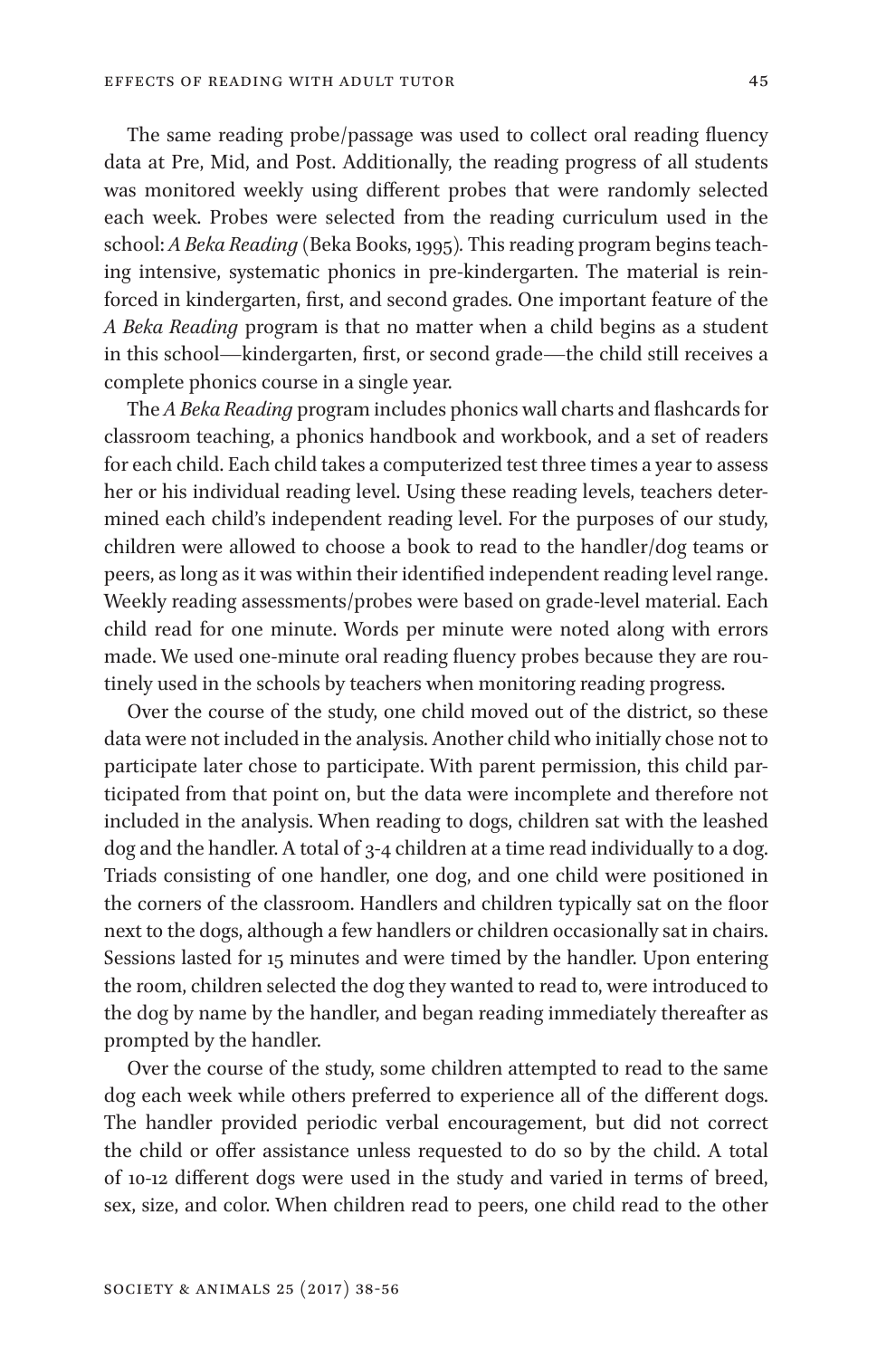for 15 minutes, and then they would switch. Children read to peers for a total of 30 minutes per week. This was done in a classroom under the supervision of a teacher.

All of the dogs used in the study were certified therapy dog teams registered with Therapy Dogs United, Inc. (TDU) and had passed both the standard American Kennel Club (AKC) Canine Good Citizenship Test, and a separate Therapy Dog Evaluation. All dogs were also independently certified by TDU after a review of their certificates, documents, and veterinary records. TDU certifies dogs and their volunteer handlers as a "team," and TDU volunteer handlers complete at least one New Volunteer Orientation and eight hours of continuing education in the field of early education/literacy, geriatric care/ hospice, autism/special needs, physical/emotional/cognitive therapy, or social work. Prior to the initiation of the study, all volunteer handlers who participated in the study attended an orientation session during which they were briefed on procedures they were to follow during the times that children read to them and their registered therapy dogs.

## **Results and Discussion**

#### *Data Analysis*

We analyzed differences between groups (i.e., different children) and within groups (i.e., same children) for the first five weeks and the second five weeks. We chose to analyze the data in two different, but related ways. First, we did an analysis of the pattern of the effect sizes between Groups (Dog vs. Peer) for Pre, Mid, and Post scores at each Grade Level (2, 3, 4, and 5). Effect Size (Cohen's *d*, 1988) was used to help describe and interpret Pre to Mid and Mid to Post changes in Words per Minute and ERAS scores. Cohen's *d* is conceptually more appropriate and easier to understand when interpreting our data than Eta-squared because it represents a standardized change in means from the beginning of a particular treatment (Dog or Peer) to the end of that one treatment. Eta-squared is the percentage of variance accounted for in the outcome variable by the grouping variable (Dog vs. Child) in a 1-way Analysis of Variance; percentage of variance accounted for is not as directly relevant or easy to conceptualize for the interpretation of our data.

Cohen's (1988) criteria for the classification of Effect Size is .20 = Small, .50 = Medium, and .80 = Large. To classify our effect sizes, we used the following criteria: Small = .00 to .34, Medium = .35 to .64, and Large = .65 and larger. We expected that the dogs would have an effect on reading achievement and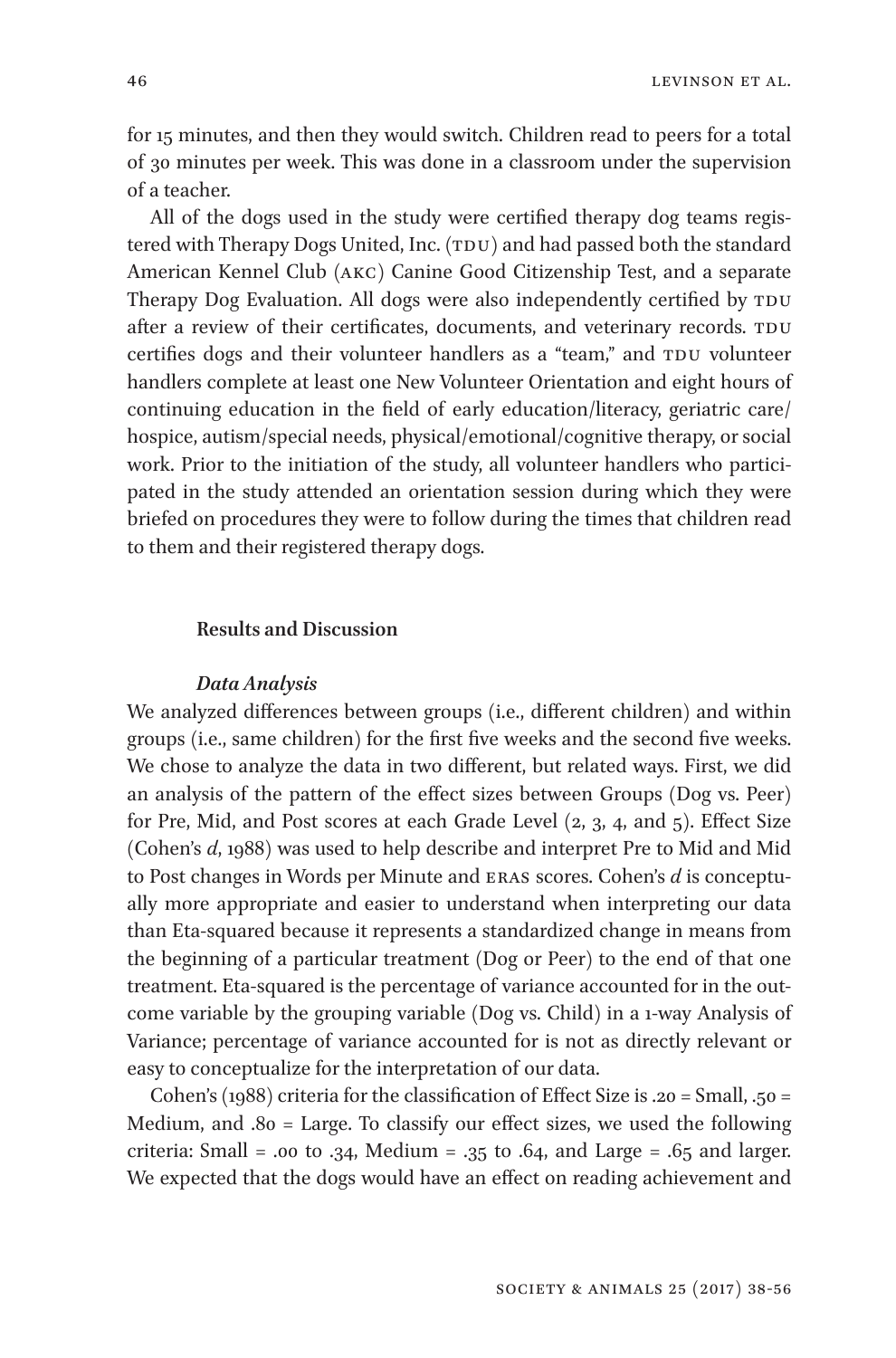reading attitude, and we expected to see a pattern from Pre to Mid (first five weeks) in which the Dog-First group would demonstrate a larger effect size than the Peer-First group. Conversely, we expected to see a pattern from Mid to Post (second five weeks) in which the Peer-First group (which read to dogs during the second five weeks) would demonstrate a larger effect size than the Dog-First group (which read to peers during the second five weeks).

Second, we did a standard statistical significance analysis with  $\alpha$  = .05 which included Analysis of Variance with Repeated Measures and the Friedman test (similar to an Analysis of Variance with Repeated Measures using ranks) for each Grade to examine Dog vs. Peer differences and gains (Pre to Mid and from Mid to Post scores). We used Independent Samples *t*-tests and Mann-Whitney *U* tests (similar to the Independent Sample *t*-test using ranks) with adjusted  $\alpha$  = .015 (.05/3) to examine Dog vs. Peer differences (Pre, Mid, and Post scores). Dependent Samples *t*-tests and Wilcoxon signed-rank tests (similar to the Dependent Sample *t*-test using ranks) with adjusted  $\alpha = .025$  (.05/2) for each Grade were used to examine separately Dog and Peer gains (Pre to Mid and Mid to Post). All appropriate statistical assumptions were checked. SPSS 19.0 (George & Mallory, 2011) was used for all statistical analyses. However, we did not necessarily expect to observe statistically significant differences between groups within grades because of the small sample sizes.

No statistically significant results or consistent pattern of findings/effect sizes that would suggest any kind of an effect of reading to dogs on reading attitude were identified. However, results did suggest an effect of reading to dogs on reading achievement (oral reading fluency), and these findings were outlined.

## *Within-Group Differences*

*Oral reading fluency gains: Pre to Mid ( first five weeks)*. All Pre to Mid Effect Sizes were .30 or greater (See Table 1). One was classified as small, four were classified as medium, and three were classified as large. In Grades 2, 4, and 5 the effect size for children who read to dogs was greater than the effect size for children who read to peers, as would be expected if reading to dogs had a greater effect than reading to peers. In Grade 3 the opposite was true. The largest Effect Size difference between the two groups was for Grade 2. Pre to Mid average increases were statistically significant using Dependent Samples *t*-tests for all groups except for children in grades 2 and 4 who read to peers.

*Oral reading fluency gains: Mid to Post (second five weeks)*. The Mid to Post Effect Sizes ranged from .08 to .62. Five were small and three were medium. In Grades 3 and 4 the effect size for children who read to peers was greater than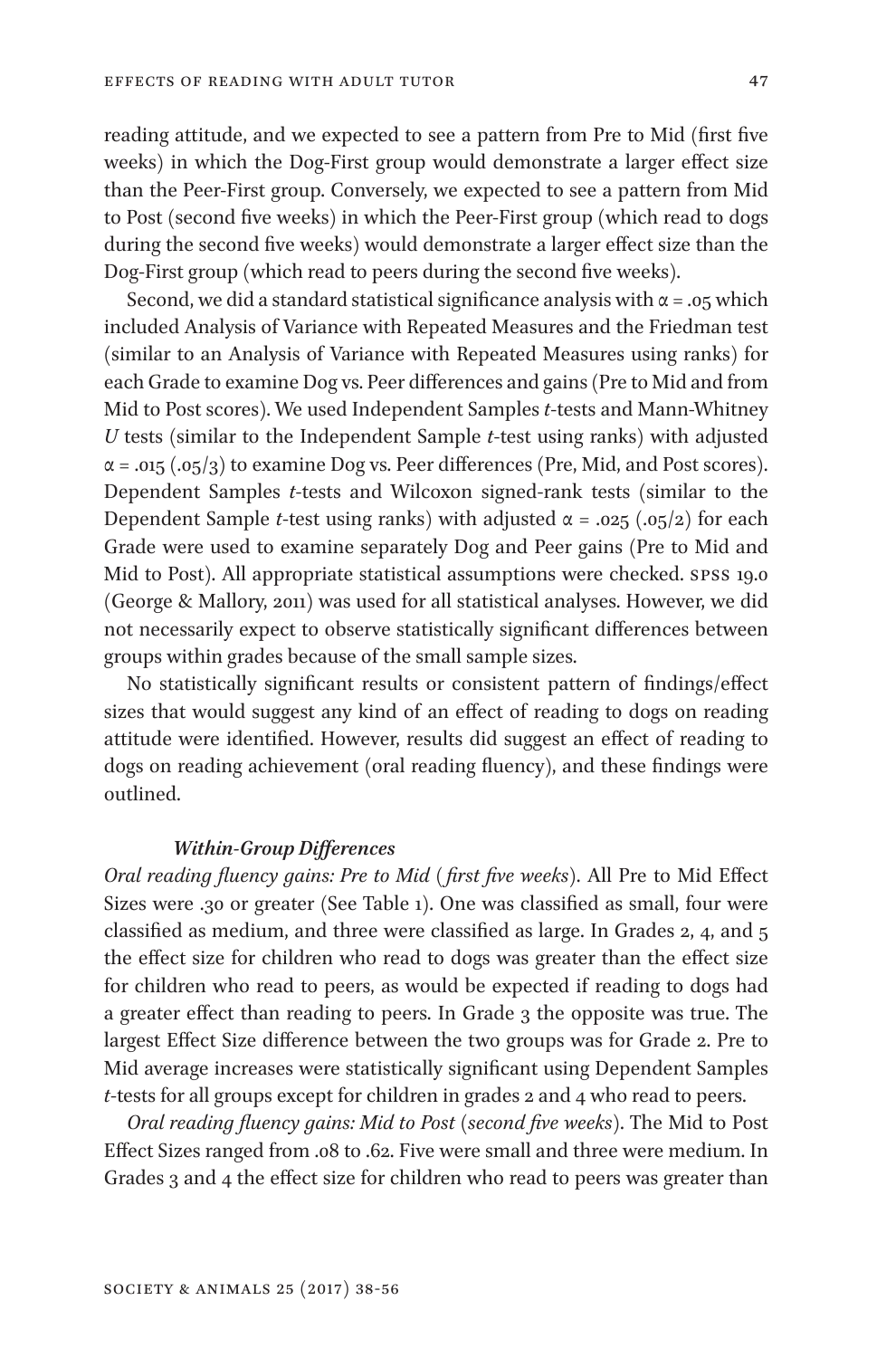| Grade Group |   |              |             |             | Pre-Mid |           |         | Mid-Post |   |         | Effect Size      |                   |
|-------------|---|--------------|-------------|-------------|---------|-----------|---------|----------|---|---------|------------------|-------------------|
|             |   | M(SD)        | M(SD)       | M(SD)       |         | $\hat{p}$ | p       |          | Ą |         | Pre-Mid          | Mid-Post          |
| Dog<br>N    |   | 62.0(37.6)   | 90.0(40.4)  | 102.8(46.4) | 3.87    | S         | $.012*$ | 3.50     | S | 50.00   | 82 <sup>L</sup>  | $.31^{5}$         |
| Peer        |   | 74.6(33.5)   | 91.0(29.2)  | 110.6(37.5) | 2.38    |           | .520    | 3.93     |   | $.017*$ | $^{48}$          | $62^M$            |
| Dog<br>S    |   | 89.5(11.1)   | 116.7(14.9) | 126.5(26.7) | 13.43   |           | 1001    | 1.34     |   | .239    | $1.16^{L}$       | $^{148}$          |
| Peer        |   | 95.4(31.6)   | 129.0(48.1) | 137.4(42.7) | 3.36    |           | $.015*$ | 0.37     |   | .721    | $1.43^L$         | .19 <sup>S</sup>  |
| Dog         |   | 126.2(48.1)  | 153.8(43.2) | 58.8(51.5)  | 10.17   |           | .001    | 0.83     |   | .451    | $^{M}$ 05.       | 11 <sup>5</sup>   |
| Peer        |   | 130.0 (67.2) | 146.4(67.7) | 151.2(57.5) | 1.88    |           | .134    | 0.65     |   | .550    | .30 <sup>S</sup> | .08 <sub>o</sub>  |
| Dog<br>S    | ທ | 137.8(50.8)  | 163.8(48.3) | 181.2(59.7) | 3.28    |           | 030     | 2.65     |   | .121    | .63 <sup>M</sup> | $34^{5}$          |
| Peer        |   | 94.2(36.9)   | 116.0(36.0) | 133.5(45.8) | 2.65    |           | 046     | 1.72     |   | .146    | 53 <sup>M</sup>  | $M$ <sup>45</sup> |

48 LEVINSON ET AL.

five weeks (Pre to Mid). The groups switch during the second five weeks (Mid to Post).

five weeks (Pre to Mid). The groups switch during the second five weeks (Mid to Post).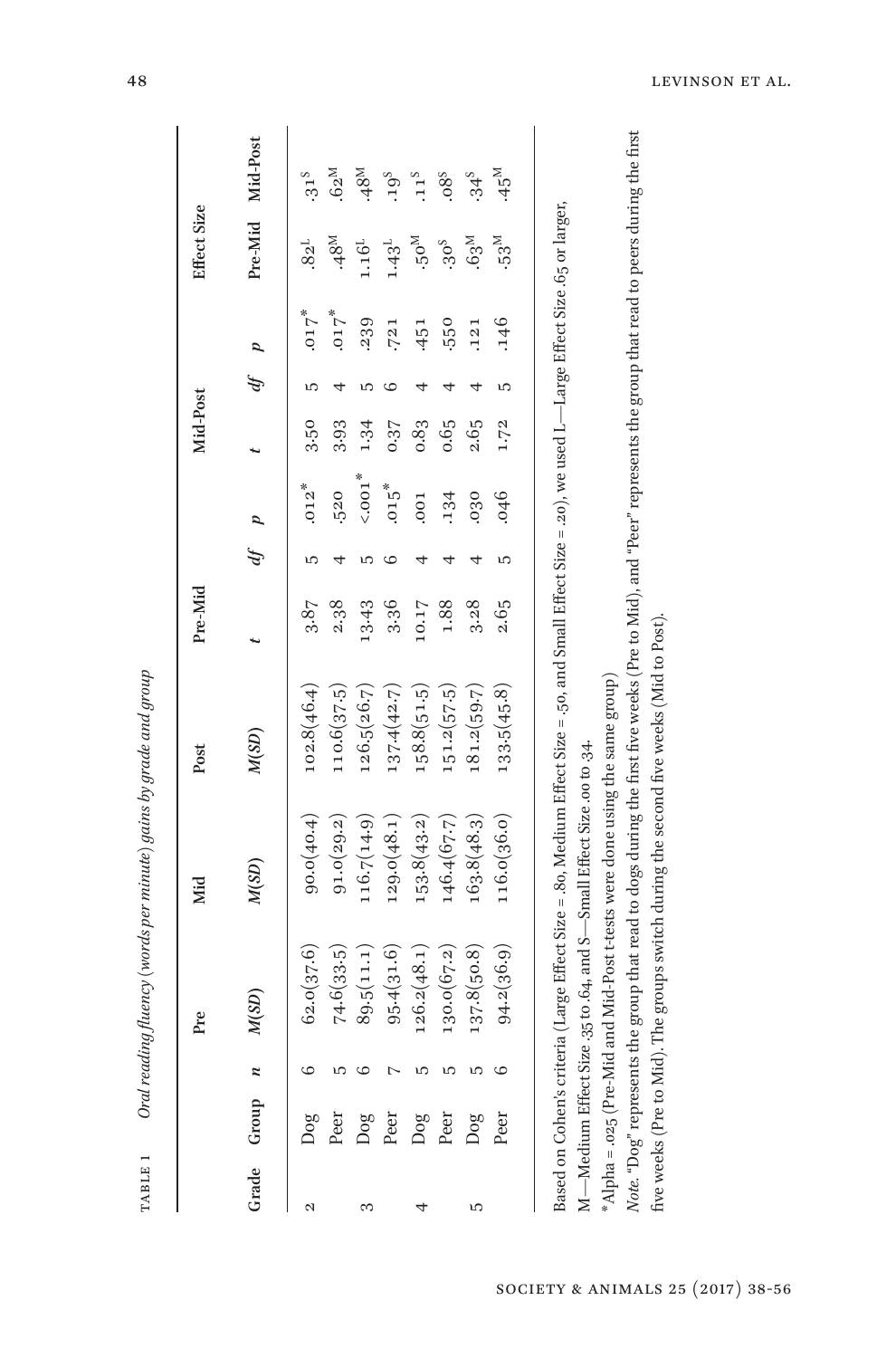the effect size for children who read to dogs. However, in Grades 2 and 5 the opposite was true, as would be expected if reading to dogs had a greater effect than reading to peers. The largest Effect Size difference between the Dog-First Group and the Peer-First Group was for Grade 2. All groups (Dog-First and Peer-First) individually showed increased Word per Minute averages for Pre to Mid and Mid to Post at all Grade Levels (See Table 1) though not all were statistically significant. Mid to Post increases were statistically significant only for both groups in Grade 2.

## *Between-Group Differences*

*Dog-first vs. peer-first differences*. Examination of Pre-Mid Effect Sizes for the two groups within each Grade (2, 3, 4, and 5) showed that in three of the four grades (grades 2, 4, 5) the effect size for children who read to dogs was greater than the effect size for children who read to peers, as would be expected if reading to dogs had a greater effect than reading to peers. In Grade 3 the reverse was true. The Mid-Post Effect Sizes showed that the effect size for children who read to peers was greater than the effect size for children who read to dogs for Grades 3 and 4. However, it was smaller for Grades 2 and 5, as would be expected if reading to dogs had a greater effect than reading to peers. There were no statistically significant differences between Groups (Dog-First vs. Peer-First) for Pre, Mid, or Post scores at any Grade Level (2, 3, 4, and 5).

An analysis of the oral reading fluency percentage gains by group provides further evidence that reading to handler/dog teams had a greater effect on reading achievement than reading to peers. During the first five weeks, secondgraders who read to dogs increased their oral reading fluency by 45 percent; second-graders who read to peers during the first five weeks increased their oral reading fluency by only 21 percent. During the first five weeks, fourthgraders who read to dogs increased their oral reading fluency by 22 percent; fourth-graders who read to peers during the first five weeks increased their oral reading fluency by only 12 percent.

During the second five weeks, second-graders who read to handlers/dogs increased their oral reading fluency by 22 percent; second-graders who read to peers during the second five weeks increased their oral reading fluency by only 14 percent. During the second five weeks, fifth-graders who read to dogs increased their oral reading fluency by 15 percent; fifth-graders who read to peers during the second five weeks increased their oral reading fluency by only 10 percent.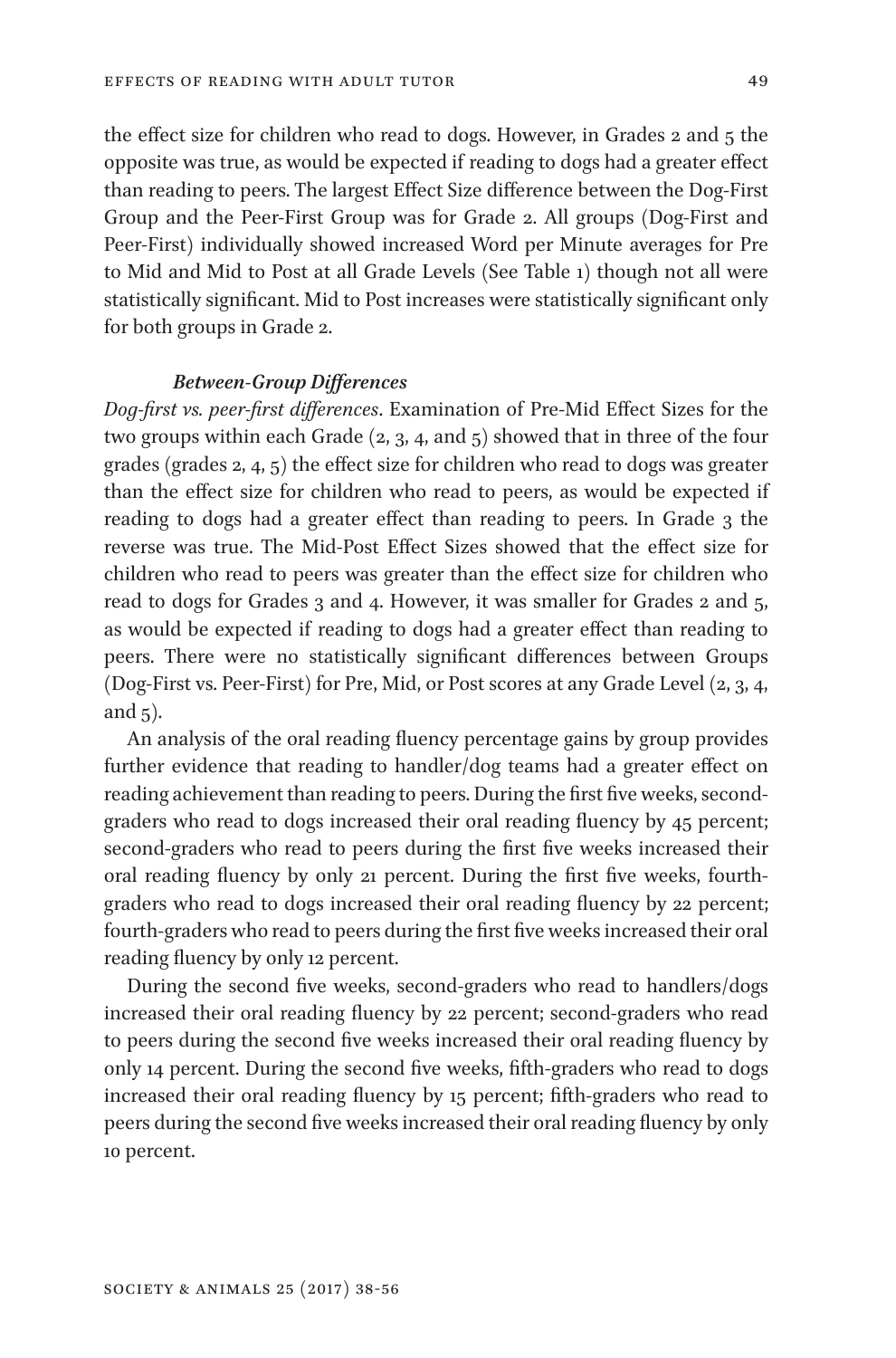## **Discussion and Conclusions**

Although some of our results did not reach the level of statistical significance (most likely due to the small samples sizes used in the study), we found a pattern that would suggest a "dog effect" when studying reading achievement, operationally defined for this study as oral reading fluency scores. Both the within- and between-group comparisons suggested a dog effect. Hence, the overall pattern that emerged suggested that reading with a handler/dog team was more beneficial to children than reading to peers. However, this effect seemed more prominent during the first five weeks than the second five weeks, which may indicate that the novelty of reading to dogs might have played a role.

Additionally, the dog effect seemed to be more prominent and consistent at grade 2 than at other grades, suggesting that such programs may be more effective in the early elementary grades (i.e., kindergarten, 1st, 2nd) rather than later grades (i.e., 3rd, 4th, 5th, 6th). There is growing evidence to suggest that the kindergarten and primary grades are an irreplaceable opportunity to develop reading skills (National Reading Panel, 2000). When low performance in reading occurs during the early grades, it tends to persist or even worsen over the remainder of the child's formal education (Hernandez, 2012). Programs that use therapy dogs to increase reading skills should recognize that effects may be greater earlier in the program than later in the program and with children in earlier grades; therefore, further study of the effects of the duration of the program and age/grade of students on results is warranted. This was a short-term intervention and it remains to be seen whether positive effects on children's oral reading proficiencies may have a ceiling or the situational interest created by the presence of the dogs wanes over time.

Although our study is one of a few to use a true experimental design to assess the effect of reading to therapy dogs on reading achievement and reading attitude, it has significant limitations; therefore, results should be interpreted with caution. The small, provincial sample limits generalizability beyond the participants and setting of the study. Many statistical comparisons were not statistically significant, possibly due to small sample sizes. Conversely, effect sizes and patterns were meaningful and suggestive of a dog effect, and these results clearly warrant additional research. Ideally, the comparison would have been made between children reading with an adult literacy tutor/dog team and an adult literacy tutor only; however, practical considerations in recruiting additional volunteers made this unfeasible. Nevertheless, it could be argued that the reading to a peer only was more typical of what happens in a classroom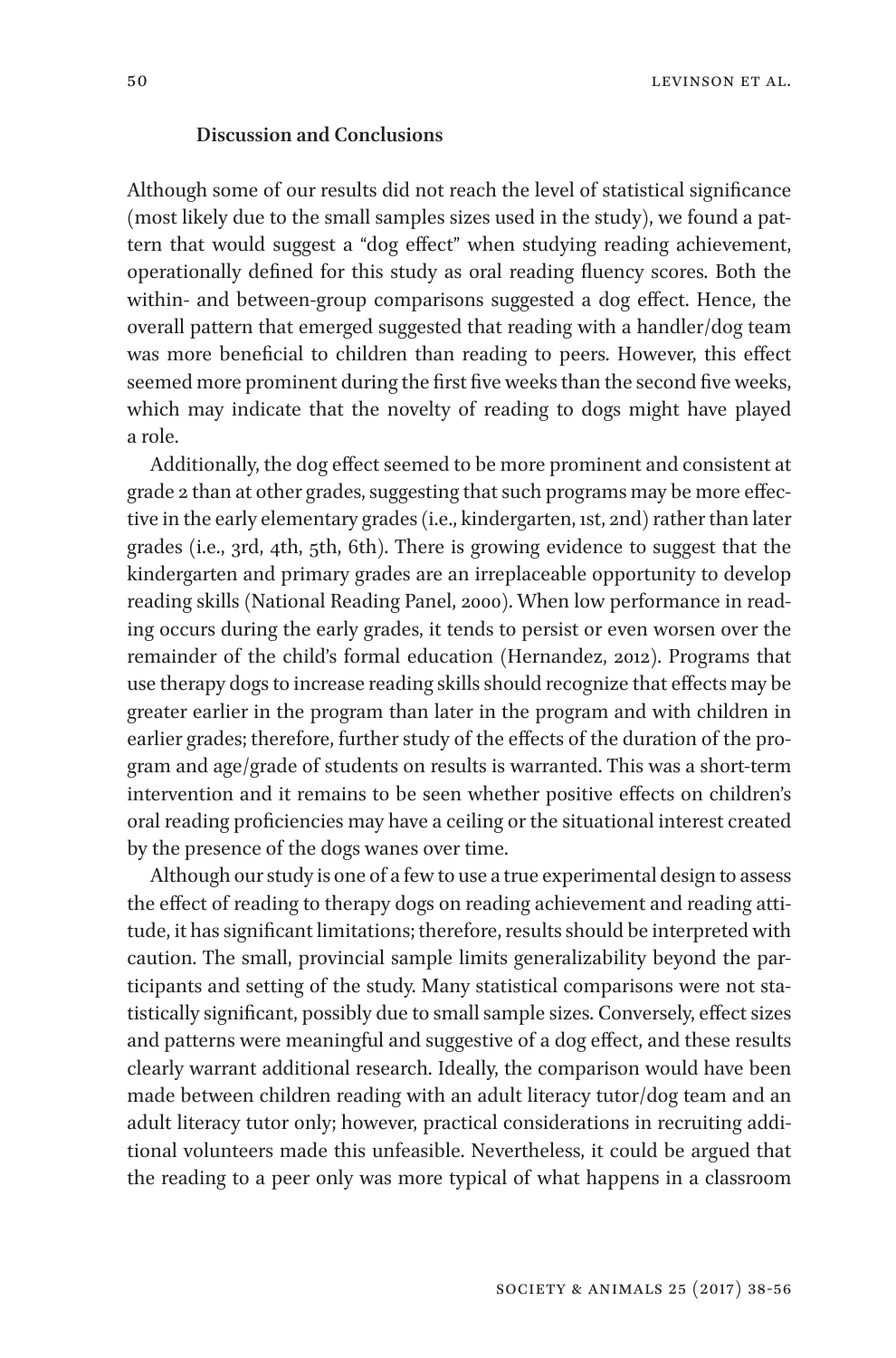in the absence of volunteers. In addition, this was a short-term intervention. Longitudinal research on such programs would be an important next step in the research.

We were somewhat surprised that there were no significant effects on children's attitudes toward reading, given that anecdotal reports and qualitative studies of reading assistance dog programs frequently report this outcome. This finding may be attributable to limitations of the ERAS as a psychometric tool or that the duration of the program was insufficient to change general attitudes toward reading. In particular, the ERAS—while in wide use—has been found to lack stability over time (Kazelskis et al., 2004), and this might have obscured any changes in attitude that might have occurred. Measuring young children's attitudes in general and toward reading specifically is particularly problematic because attitudes have not stabilized and are still being formed and changed. We used the ERAS to measure reading attitudes because it is one of a few published, standardized, norm-referenced instruments available to do so and some research has supported its validity. Future research should attempt to use different and varying measures of reading attitudes to better understand the nature of the relationship between reading to dogs and attitudes toward oral reading in particular or more general attitudes toward reading.

Our findings are consistent with trends in the research on effective reading interventions that rely on the services of volunteer tutors. The program that was implemented adhered to the basic principles of motivation to learn as well as the characteristics that make reading tutoring programs successful, namely (1) tutors were trained, enthusiastic, and supportive of children's efforts;  $(2)$  the dogs were used to build situational interest;  $(3)$  reading materials were matched to the children's skill levels through collaboration with teachers and administrators; (4) each child's choices, interests, and self-concept were carefully considered; and (5) every child participant had time to read with guided support. Although the program provided just 150 minutes of adult-supervised oral reading by elementary students, this still represents a large increase in the time allocated to this activity in the classroom. If the findings of other research are accurate and a typical child gets, at most, a few moments of individual, adult supervised oral reading and only about 12 minutes per day of "eyes on text" or Opportunity to Read (OtR) during school hours (Hiebert & Reutzel, 2010), then the children who participated in this study easily doubled that amount, regardless of whether they worked with a peer or with the handler/ dog team.

Other strengths of the initiative are that it garnered nearly 100 percent of families' consent for their children to participate and that the program was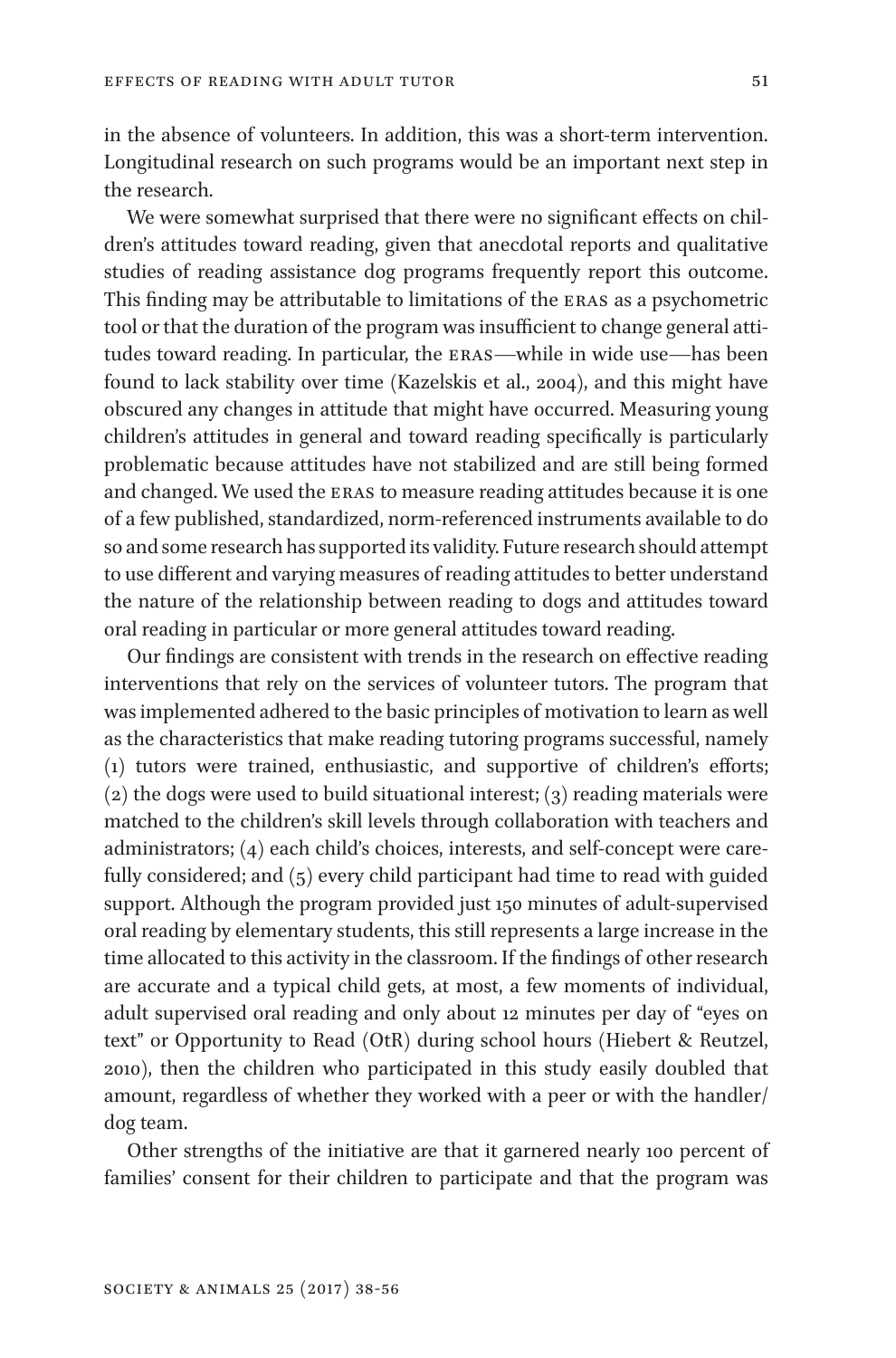implemented, free of charge, to the school. Contemporary schools are faced with public outcry for higher scores on reading achievement tests, large numbers of children who struggle with reading, and severe budgetary constraints.

A new book on tutoring notes that, given the repeated failure and frustration experienced by children who struggle with reading, they frequently are unengaged or unmotivated to perform various literacy tasks (Fisher, Bates, & Gurvitz, 2014). Yet student engagement—defined as interest, concentration, and enjoyment—is the cornerstone of learning (Shernoff, 2013). Read/dog programs hold promise as a means of addressing this persistent problem and certainly warrant additional research.

## **References**

- Aarnoutse, C., & Schellings, G. (2003). Learning reading strategies by triggering reading motivation. *Educational Studies, 29*(4), 387-409.
- Ainley, M. (2006). Connecting with learning: Motivation, affect and cognition in interest processes. *Educational Psychology Review, 18*(4), 391-405.
- Allington, R. L., & Walmsley, S. A. (2007). *No quick fix: Rethinking literacy programs in America's elementary schools.* New York, NY: Teachers College Press.
- Annie E. Casey Foundation. (2013). Early warning confirmed. A research update on third-grade reading. Retrieved October 14, 2014, from http://www.aecf.org/ KnowledgeCenter/Publications.aspx?pubguid={58440238-1626-476F-AFDA-155D2185FB3A}.
- Artelt, C. (2005). Cross-cultural approaches to measuring motivation. *Educational Assessment, 10*(3), 231-255.
- Barker, S. B., & Wolen, A. R. (2008). The benefits of human-animal interaction: A review. *Journal of Veterinary Medicine Education, 35*(4), 487-495.
- Barker, S. B., Rogers, C. S., Turner, J. W., Karpf, A. S., & Suthers-McCabe, H. M. (2003). Benefits of interacting with companion animals: A bibliography of articles published in refereed journals during the past 5 years. *American Behavioral Scientist, 47*(1), 94-99.
- Bassette, L. A., & Taber-Doughty T. (2013). The effects of a dog reading visitation program on academic engagement behavior in three elementary students with emotional and behavioral disabilities: A single case design. *Child Youth Care Forum*, *42,*  239-256.
- Beka Books. (1995). *A Beka reading.* Pensacola, FL: Beka Books.
- Binder, M., & Kotsopoulos, S. (2012). Multimodal literacy narratives: Weaving the threads of young children's identity through the arts. *Journal of Research in Childhood Education, 25*(4), 339-363.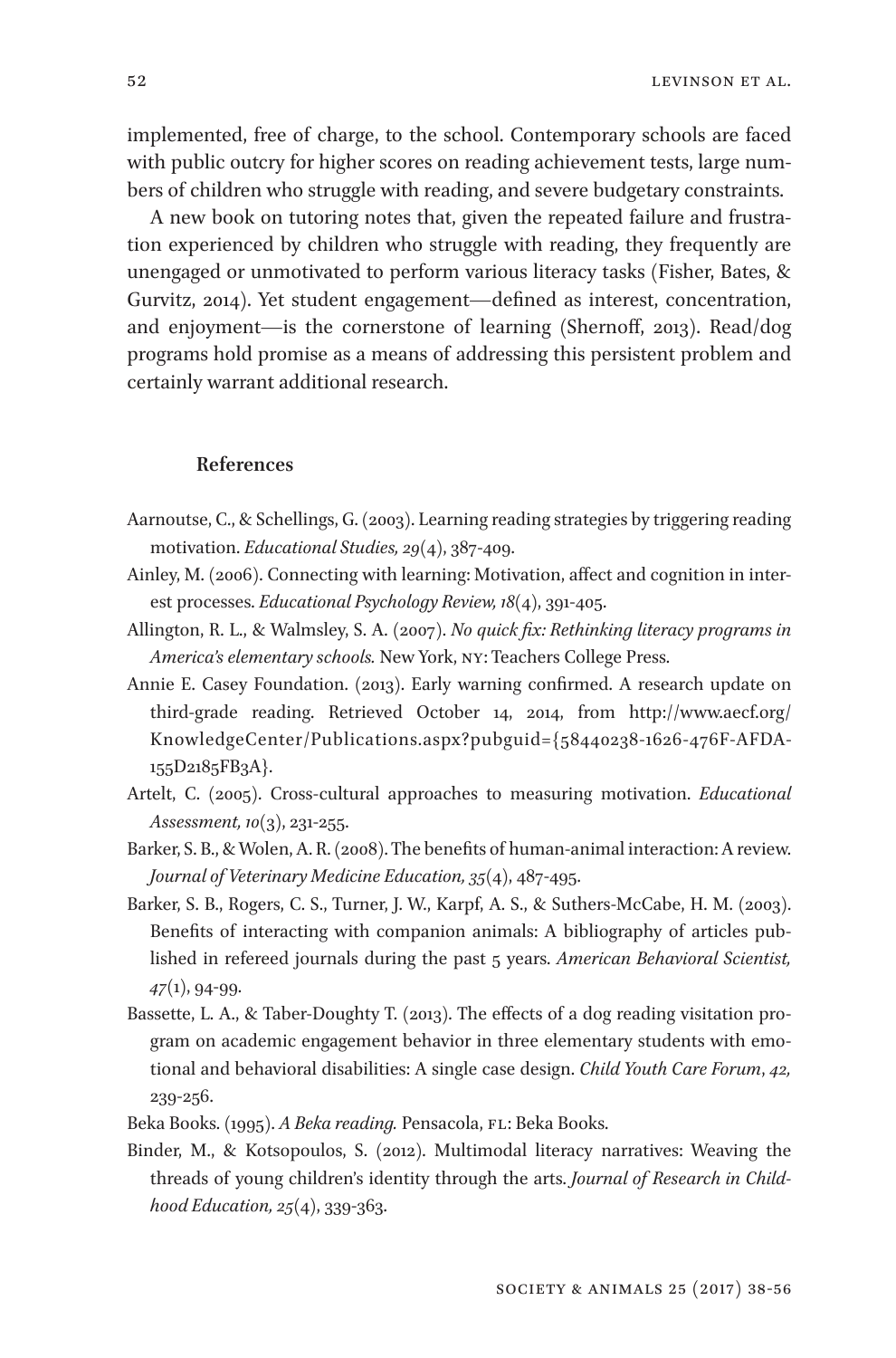- Brabeck, M., & Jeffrey, J. (2014). Practice for knowledge acquisition (Not drill and kill): Designing activities with the goal of transferring knowledge. American Psychological Association. Retrieved October 12, 2014, from https://www.apa.org/education/ k12/practice-acquisition.aspx.
- Cacioppo, J., & Patrick, W. (2008). *Loneliness: Human nature and the need for social connection.* New York, NY: W. W. Norton.
- Conderman, G., & Strobel, D. (2008). Fluency Flyers Club: An oral reading fluency intervention program. *Preventing School Failure*, *53*(1), 15-20.
- Fawson, P. C., & Moore, S.A. (1999). Reading incentive programs: Beliefs and practices. *Reading Psychology, 20*, 325-340.
- Fisher, P. J., Bates, A., & Gurvitz, D. J. (2014). *The complete guide to tutoring struggling readers: Mapping interventions to purpose and CCSS.* New York, NY: Teachers College Press.
- Flowerday, T., Schraw, G., & Stephens, J. (2004). The role of choice and interest in reader engagement. *The Journal of Experimental Education, 72*(2), 93-114.
- Friesen, L. (2010). Literacy to learning goes to the dogs: Animal-assisted literacy proves positive. *ATA Magazine, 91*(2), 14-16.
- Friesen, L. (2013). The gifted child as cheetah: A unique animal-assisted literacy program. *The Latham Letter, 14*(1), 6-10
- Fuchs, L. S., Fuchs, D., Hosp, M. K., & Jenkins, J. R. (2001). Oral reading fluency as an indicator of reading competence: A theoretical, empirical, and historical analysis. *Scientific Studies of Reading, 5*(3), 239-256.
- George, D., & Mallory, P. (2011). *IBM SPSS statistics 19 step by step: A simple guide and reference.* Upper Saddle River, NJ: Pearson.
- Guthrie, J. (2011). Best practices in motivating students to read. In L. M. Morrow & L. Gambrell (Eds.), *Best practices in literacy instruction* (4th ed., pp. 177-197). New York, NY: Guilford.
- Hennessy, M. B., Williams, M. T., Miller, D. D., Douglas, C. W., & Voith, V. L. (1998). Influence of male and female petters on plasma cortisol and behavior: Can human interaction reduce the stress of dogs in a public animal shelter? *Applied Animal Behaviour Science*, *61*(1), 63-77.
- Hernandez, D. J. (2012). Double jeopardy: How third-grade reading skills and poverty influence high school graduation. Albany, NY: Annie E. Casey Foundation. Available at http://www.aecf.org/KnowledgeCenter/Publications.aspx?pubguid ={8E2B6F93-75C6-4AA6-8C6E-CE88945980A9}.
- Hidi, S. (2001). Interest, reading, and learning: Theoretical and practical considerations. *Educational Psychology Review, 13*(3), 191-209.
- Hidi, S., & Harackiewicz, J. M. (2000). Motivating the academically unmotivated: A critical issue for the 21st Century. *Review of Educational Research*, *70*, 151-179.
- Hiebert, E. H., & Reutzel, D. R. (Eds.). (2010). *Revisiting silent reading: New directions for teachers and researchers.* Newark, DE: International Reading Association.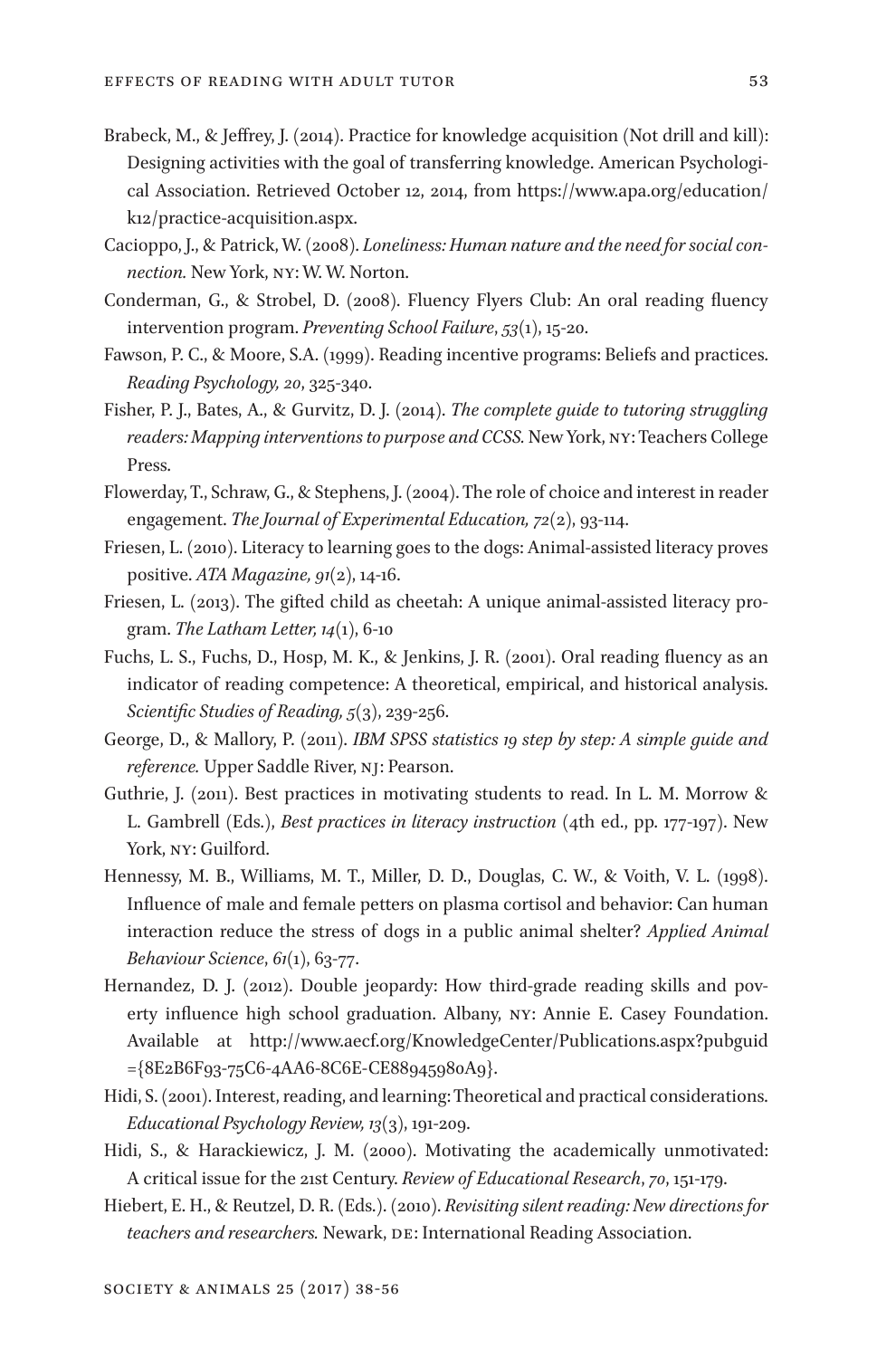- Jalongo, M. R. (2005). "What are all these dogs doing at school"? Using therapy dogs to promote children's reading practice. *Childhood Education, 81*(3), 152-158.
- Jalongo, M. R. (2007). Beyond benchmarks and scores: Reasserting the role of motivation and interest in children's academic achievement. A position paper of the Association for Childhood Education International. Retrieved October 14, 2014, from http://www.uboost.com/Portals/95911/docs/Beyond\_Benchmarks\_Jalongo.pdf.
- Jalongo, M. R., & Hirsh, R. A. (2010). Understanding reading anxiety: New insights from neuroscience. *Early Childhood Education Journal, 37*(6), 431-435.
- Kazelskis, R., Thames, D., Reeves, C., Flynn, R., Taylor, L., Beard, L. A., & Turnbo, D. (2004). Reliability and stability of Elementary Reading Attitude Survey (ERAS) scores across gender, race, and grade level. *The Professional Educator, 27*(1, 2), 29-37.
- Klotz, K. (2013). Promoting humane education through Intermountain Therapy Animals' R.E.A.D. program. In M. R. Jalongo (Ed.), *Teaching compassion: Humane education in early childhood* (pp. 175-196). New York, NY: Springer.
- Kolencik, P. (2010). Affective and emotional factors for learning and achievement. In G. S. Goodman (Ed.), *Educational psychology reader: The art and science of how people learn* (pp. 211-222). New York, NY: Peter Lang.
- Lane, H. B., & Zavada, S. D. W. (2013). When reading gets ruff: Canine-assisted reading programs. *The Reading Teacher, 67*(2), 87-95.
- Lenihan, D., McCobb, E., Freeman, L. M., & Diurba, A. (2011). Benefits of reading assistance dogs. Retrieved October 14, 2014, from http://vet.tufts.edu/pr/20110810 .html.
- Leu, D. J., O'Byrne, W. I., Zawilinski, L., McVerry, J. G., & Everett-Cacopardo, H. (2009). Expanding the new literacies conversation. *Educational Researcher, 38*(4), 264-269.
- McKenna, M. C., & Kear, D. J. (1990). Measuring attitude toward reading: A new tool for teachers. *The Reading Teacher*, *43*(9), 626-639.
- Miller, S.C., Kennedy, C., DeVoe, D., Hickey, M., Nelson, T., & Kogan, L. (2009). An examination of changes in oxytocin levels in men and women before and after interaction with a bonded dog. *Anthrozoos, 22*(1), 31-42.
- Naceur, A., & Schiefele, U. (2005). Motivation and learning: The role of interest in construction of representation of text and long-term retention: Inter- and intraindividual analyses. *European Journal of Psychology of Education, 20*(2), 155-170.
- Nagasawa, M., Kikusui, T., Onaka, T., & Ohta, M. (2009). Dog's gaze at its owner increases owner's urinary oxytocin during social interaction.  *Hormones and Behavior, 55*(3), 434-431.
- National Assessment of Educational Progress. (2013). *Nation's report card: Reading.*  Available at http://nces.ed.gov/nationsreportcard/reading/.
- National Reading Panel. (2000). *Report of the National Reading Panel: Teaching children to read: An evidence-based assessment of the scientific research literature on reading and its implications for reading instruction.* Washington, DC: National Institutes of Health.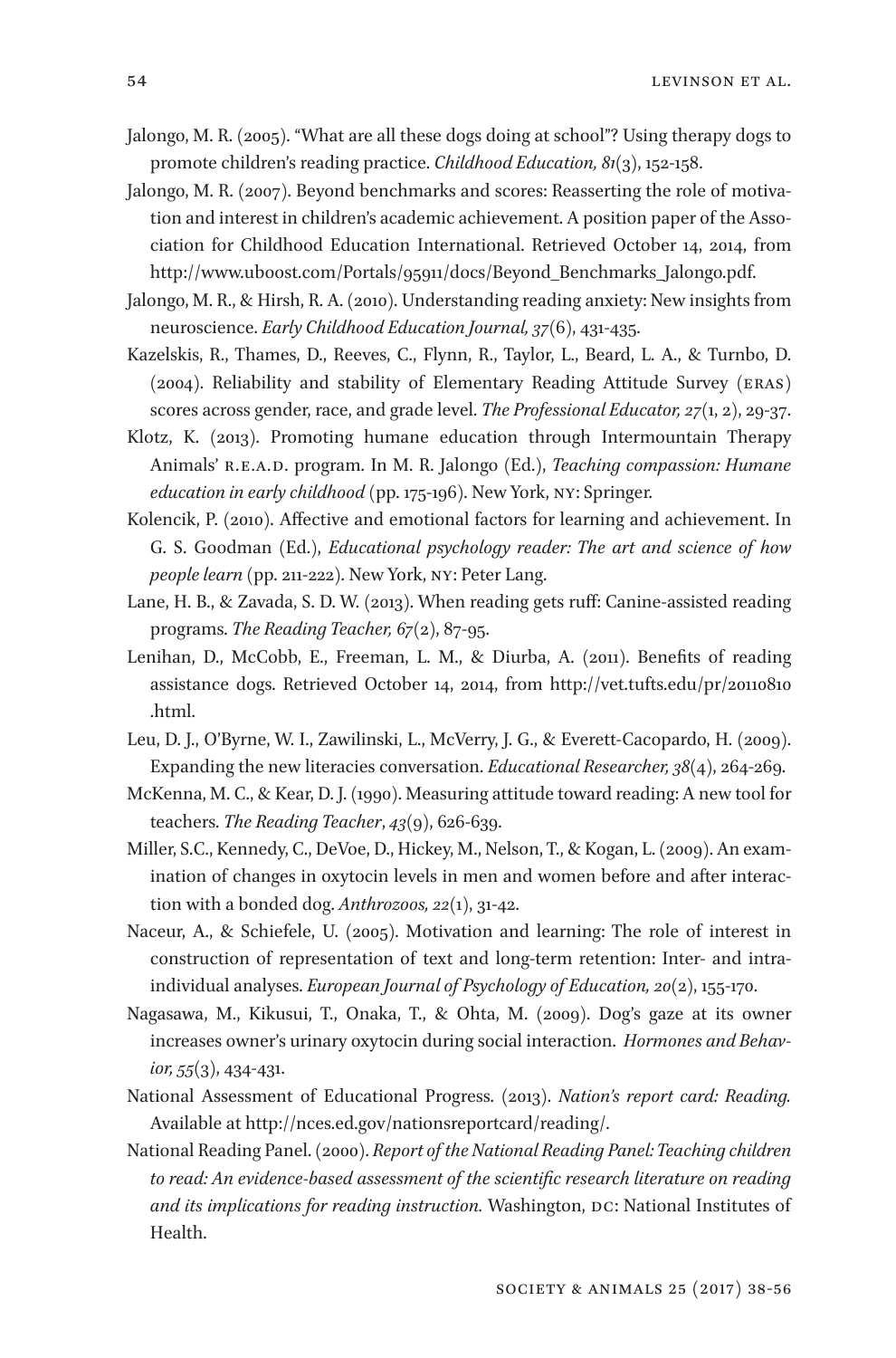- Newling, R. B. (2003). Paws for reading: An innovative program uses dogs to help kids read better. *School Library Journal, 49*(6), 43-44.
- Newman, A. P., & Beverstock, C. (1990). *Adult literacy: Contexts and challenges.* Newark, DE: International Reading Association.
- Odendaal, J. S., & Meintjes, R. A. (2003). Neurophysiological correlates of affiliative behavior between humans and dogs. *Veterinary Journal, 165*(3), 296-301.
- Omert, M. D. (2013). *Made for each other: The biology of the human-animal bond.* Boston, MA: Merloyd Lawrence Books.
- Otaiba, S. A., & Pappamihiel, N. E. (2005). Guidelines for using literacy tutors to support reading instruction for English language learners. *Teaching Exceptional Children, 37*(6), 6-11.
- Paddock, C. (2010, April 27). Dogs helped kids improve reading fluency. *Medical News Today.* Retrieved on October 14, 2014, from http://www.medicalnewstoday.com/ articles/186708.php.
- Porter, A., McMaken, J., Hwang, J., & Yang, R. (2011). Common core standards: The new U.S. intended curriculum. *Educational Researcher, 40*(3), 103-116.
- Pullen, P. C., Lane, H. B., & Monaghan, M. C. (2004). Effects of a volunteer tutoring model on the early literacy development of struggling first grade students. *Reading Research and Instruction, 43*(4), 21-40.
- Quirk, M., Schwanenfluegel, P. J., & Webb, M. (2009). A short-term longitudinal study of the relationship between motivation to read and reading fluency skill in second grade. *Journal of Literacy Research, 41,* 196-227.
- Renninger, K. A., & Wade, S. E. (Eds.). (2001). Engaging students in reading: Implications for research and practice, *Educational Psychology Review* (Special Issue)*, 13*(3), 187-190. New York, NY: Kluwer/Plenum.
- Ritter, G. W., Barnett, J. H., Denny, G. S., & Albin, G. R. (2009). The effectiveness of volunteer tutoring programs for elementary and middle school students: A metaanalysis. *Review of Educational Research, 79*(1), 3-38.
- Shaw, D. M. (2013). Man's best friend as a reading facilitator. *The Reading Teacher, 66*(5), 365-371.
- Shernoff, D. (2013). *Optimal learning environments to promote student engagement*. New York, NY: Springer.
- Shinn, M. R., Good, R. H., Knutson, N., Tilly, W. D., & Collins, V. L. (1992). Curriculumbased measurement of oral reading fluency: A confirmatory analysis of its relation to reading. *School Psychology Review*, *21*(3), 459-479.
- Skibbe, L. E., Grimm, K. J., Bowles, R. P., & Morrison, F. J. (2012). Literacy growth in the academic year versus summer from preschool through second grade: Differential effects of schooling across four skills. *Scientific Studies of Reading, 16*(2), 144-165.
- Slavin, R. E., Lake, C., Chambers, B., Cheung, A., & Davis, S. (2009). Effective reading programs for the elementary grades: A best-evidence synthesis. *Review of Educational Research, 79*(4), 1391-1466.